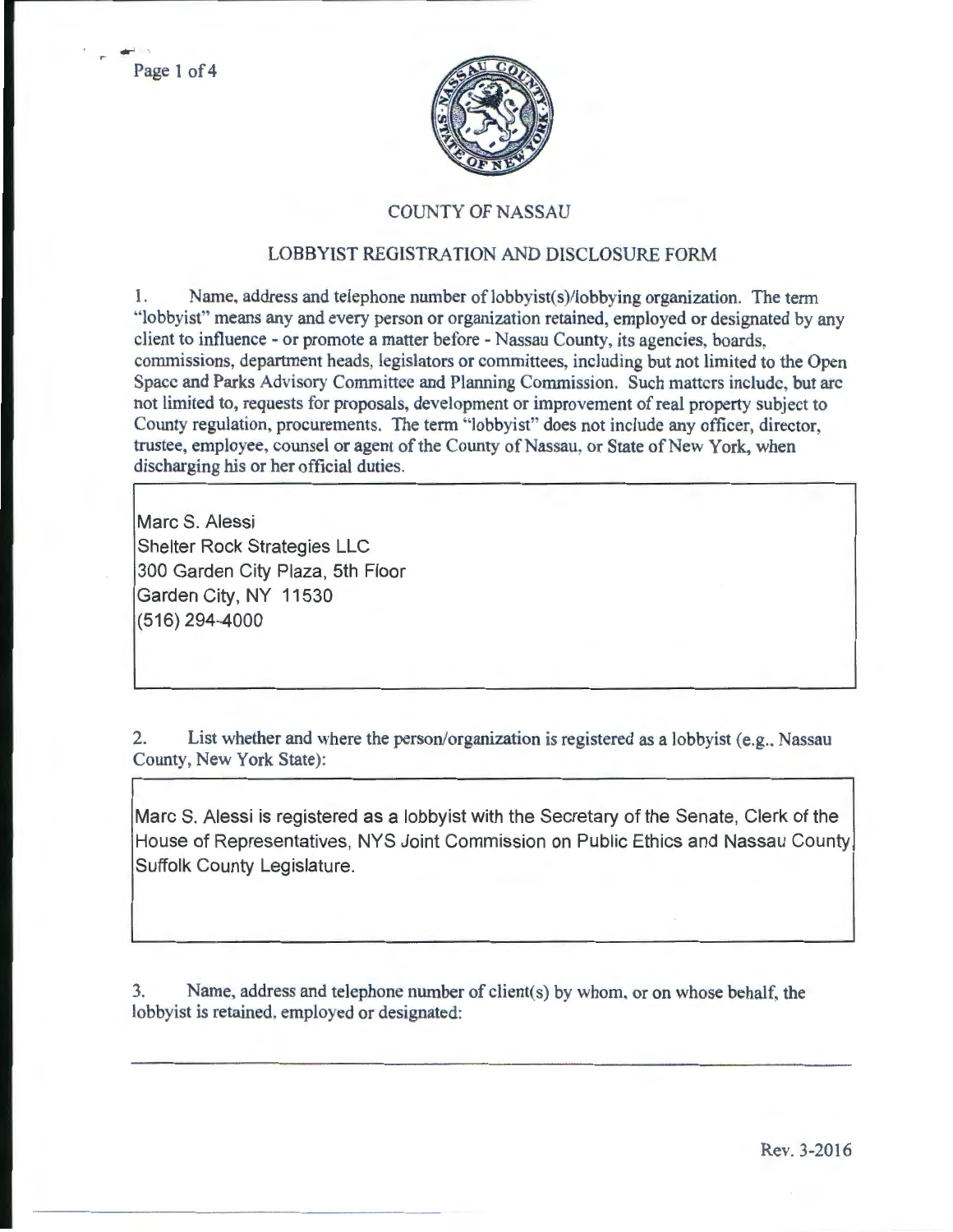## Page 2 of 4

Client: First Hartford Corp- Tel.# (860) 646-6555- Address: 149 Colonial Rd, Manchester, CT 06405

Client: American Security Technologies- Tel.# (516) 294-6434- Address: One Commercial Avenue, Ste. 200, Garden City, NY 11530

4. Describe lobbying activity conducted, or to be conducted, in Nassau County, and identify client(s) for each activity listed. See page 4 for a complete description of lobbying activities.

First Hartford - Provide government relation services for the development of CVS/ Pharmacy and Cumberland Farms locations; and, American Security- Sale of the company's life button panic alarms and general security systems and monitoring.

5. The name of persons, organizations or governmental entities before whom the lobbyist expects to lobby:

Nassau County Legislature, Nassau County Executive's Office, Nassau BOCES, Long Island School Districts.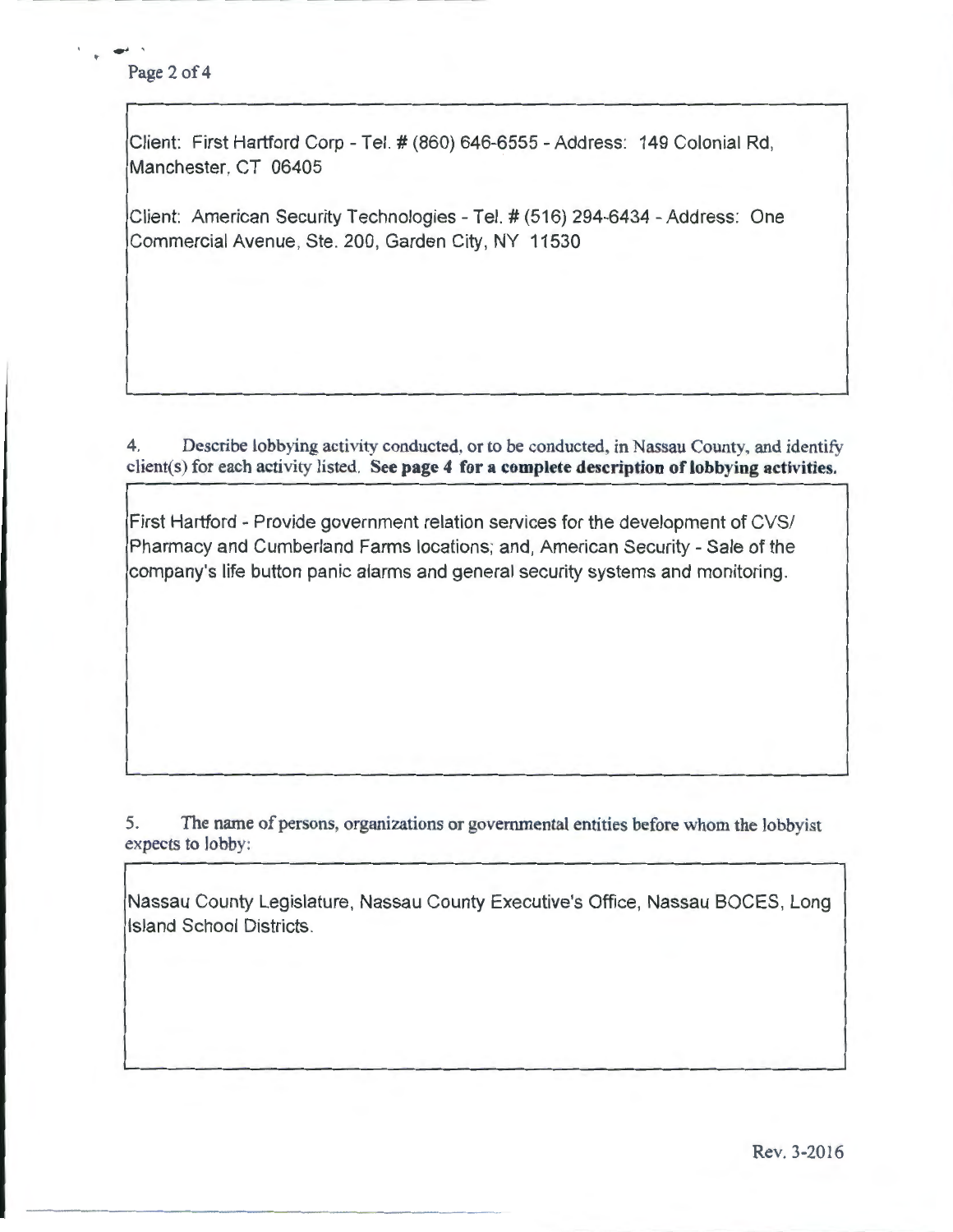#### ·Page 3 of 4

 $\mathcal{L}$ 

....... \ .

6. If such lobbyist is retained or employed pursuant to a written agreement of retainer or employment, you must attach a copy of such document: and if agreement of retainer or employment is oral, attach a written statement of the substance thereof. If the written agreement of retainer or employment does not contain a signed authorization from the client by whom you have been authorized to lobby, separately attach such a written authorization from the client.

7. Within the previous year, has the lobbyist/lobbying organization or any of its corporate officers provided campaign contributions pursuant to the New York State Election Law to the campaign committees of any of the following Nassau County elected officials or to the campaign committees of any candidates for any of the following Nassau County elected offices; the County Executive, the County Clerk, the Comptroller, the District Attorney, or any County Legislator? If yes, to what campaign committee? If none, you must so state:

Nene

I understand that copies of this form will be sent to the Nassau County Department of Information Technology ("IT") to be posted on the County's website.

···· I also understand that upon termination of retainer, employment or designation I mustgive written notice to the County Attorney within thirty (30) days of termination.

VERIFICATION: The undersigned affirms and so swears that he/she has read and understood the foregoing statements and they are, to his/her knowledge. true and accumte.

The undersigned further certifies and affirms that the contribution(s) to the campaign committees listed above were made freely and without duress, threat or any promise of a governmental benefit or in exchange for any benefit or remuneration.

Dated: *Jftj*<br> *Jft/18* Signed:

- ------··-·-· -

Print Name: Marc S. Alessi

Suovn to before me 4his 1445 Member  $C1aV_{0}$ <sup>Ot</sub> Janpary 2018 ANNEFELICIANO</sup>

ANNE FELICIANO<br>NOTARY PUBLIC, STATE OF NEW YORK **Find 7.1 Registration No. 01FE6158293** Rev. 3-2016 Commission Expires Dec. 26, 20<sup>1</sup>  $\land$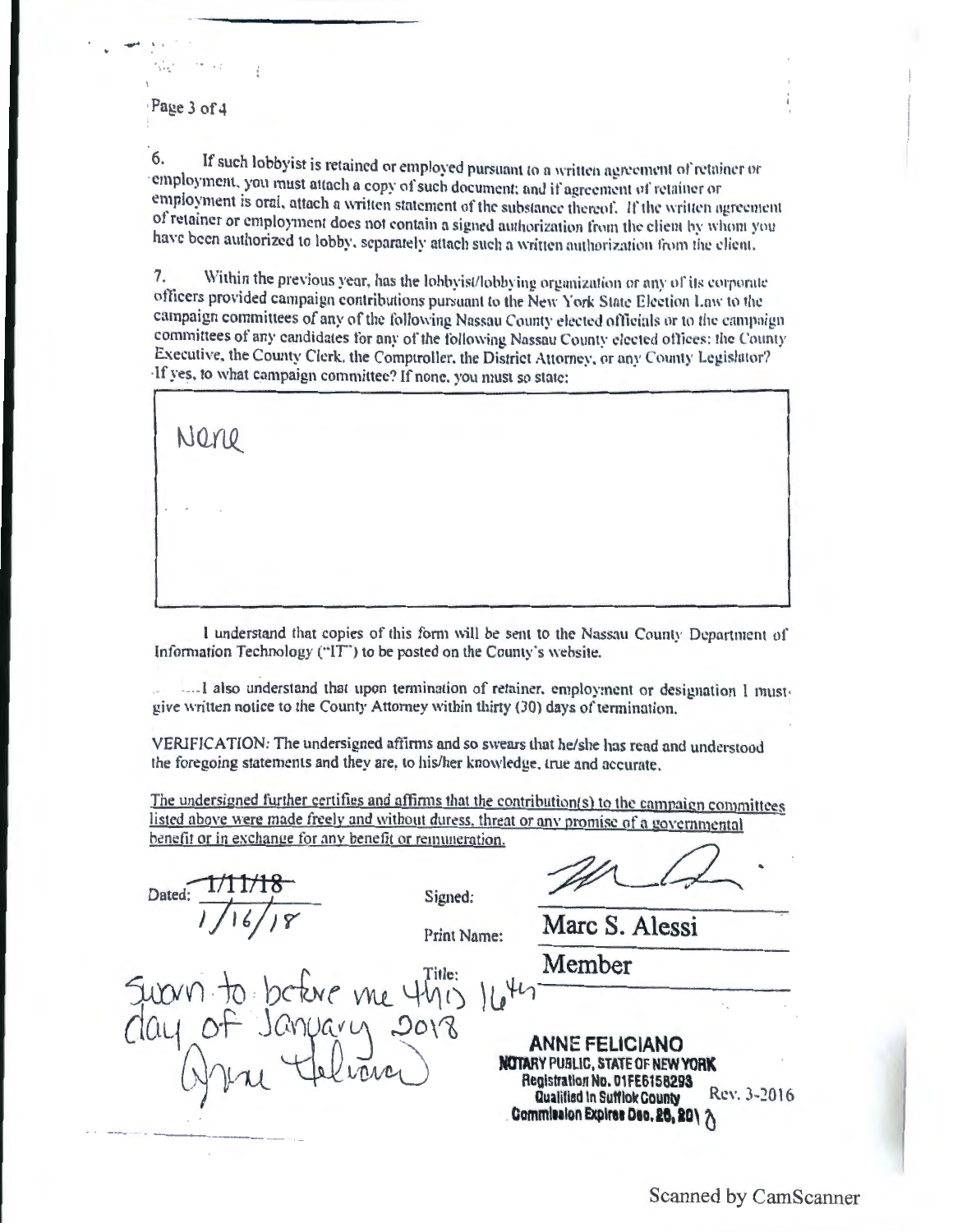#### Page 4 of 4

**The term lobbying shall mean any attempt to influence:** any determination made by the Nassau County Legislature, or any member thereof, with respect to the introduction, passage, defeat, or substance of any local legislation or resolution; any determination by the County Executive to support, oppose, approve or disapprove any local legislation or resolution, whether or not such legislation has been introduced in the County Legislature; any determination by an elected County official or an officer or employee of the County with respect to the procurement of goods, services or construction, including the preparation of contract specifications, including by not limited to the preparation of requests for proposals, or solicitation, award or administration of a contract or with respect to the solicitation, award or administration of a grant, loan, or agreement involving the disbursement of public monies; any determination made by the County Executive, County Legislature, or by the County of Nassau, its agencies, boards, commissions, department heads or committees, including but not limited to the Open Space and Parks Advisory Committee, the Planning Commission, with respect to the zoning, use, development or improvement of real property subject to County regulation, or any agencies, boards, commissions, department heads or committees with respect to requests for proposals, bidding, procurement or contracting for services for the County; any determination made by an elected county official or an officer or employee of the county with respect to the terms of the acquisition or disposition by the county of any interest in real property, with respect to a license or permit for the use of real property of or by the county, or with respect to a franchise, concession or revocable consent; the proposal, adoption, amendment or rejection by an agency of any rule having the force and effect of law; the decision to hold, timing or outcome of any rate making proceeding before an agency; the agenda or any determination of a board or commission; any determination regarding the calendaring or scope of any legislature oversight hearing; the issuance, repeal, modification or substance of a County Executive Order; or any determination made by an elected county official or an officer or employee of the county to support or oppose any state or federal legislation, rule or regulation, including any determination made to support or oppose that is contingent on any amendment of such legislation, rule or regulation, whether or not such legislation has been formally introduced and whether or not such rule or regulation has been formally proposed.

**The term "lobbying" or "lobbying activities" does not include:** Persons engaged in drafting legislation, rules, regulations or rates; persons advising clients and rendering opinions on proposed legislation, rules, regulations or rates, where such professional services are not otherwise connected with legislative or executive action on such legislation or administrative action on such rules, regulations or rates; newspapers and other periodicals and radio and television stations and owners and employees thereof, provided that their activities in connection with proposed legislation, rules, regulations or rates are limited to the publication or broadcast of news items, editorials or other comment, or paid advertisements; persons who participate as witnesses, attorneys or other representatives in public rule-making or rate-making proceedings of a County agency, with respect to all participation by such persons which is part of the public record thereof and all preparation by such persons for such participation; persons who attempt to influence a County agency in an adjudicatory proceeding, as defined by  $\S$  102 of the New York State Administrative Procedure Act.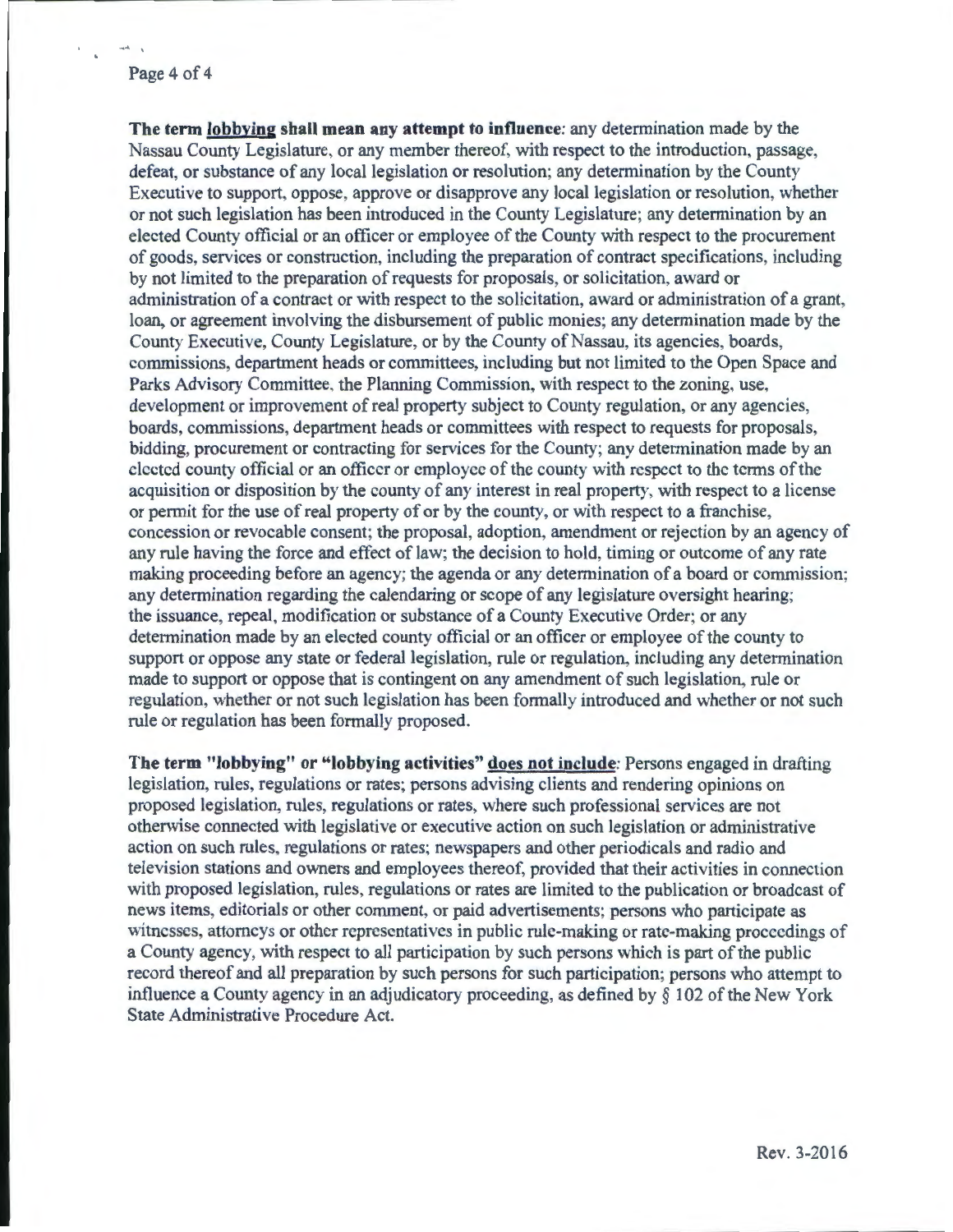# SHELTER ROCK STRATEGIES LLC

300 GARDEN CITY PLAZA • 5" Floor • GARDEN CITY, NEW YORK 11530 TEL: (516) 294-4000 • FAX: (516) 294-2647 www.ShelterRockStrategies.net

#### SEVENTH ADDENDUM

This seventh addendum is written to further extend the contract entered into between First Hartford (the "Company") and Shelter Rock Strategies LLC ("SRS") on January 30, 2013 (the "Contract") and the Addendums thereafter on January 6, 2014, January 5, 2015 December 23, 2015, June 17,2016, January 3, 2017 and June 26, 2017, which covered the dates of service between January 1, 2013 and December 31, 2017.

The parties hereto agree to extend the contract and the services provided thereto from January 1, 2018 through June 30, 2018, unless prior written notice of termination is given by either party to the other at least five days prior to the end of the then current month to be effective on the 1<sup>st</sup> day of the succeeding month.

The cost for services be at a rate of \$2,500 per month. The terms of the Seventh Addendum shall prevail and govern in the event of any conflict with the Contract.

Very truly yours,<br>  $\gamma$  *al*  $\overline{\mathcal{C}}$  $\rho$  $~\stackrel{\text{urs.}}{\rightarrow}~$ 

\_\_\_\_\_\_\_\_\_\_\_\_ ..........

Marc S. Alessi

Agreed to:

By:  $\frac{PQPTU}{N}$ 

Dated: January *10, 2018* 

 $Pf$  esident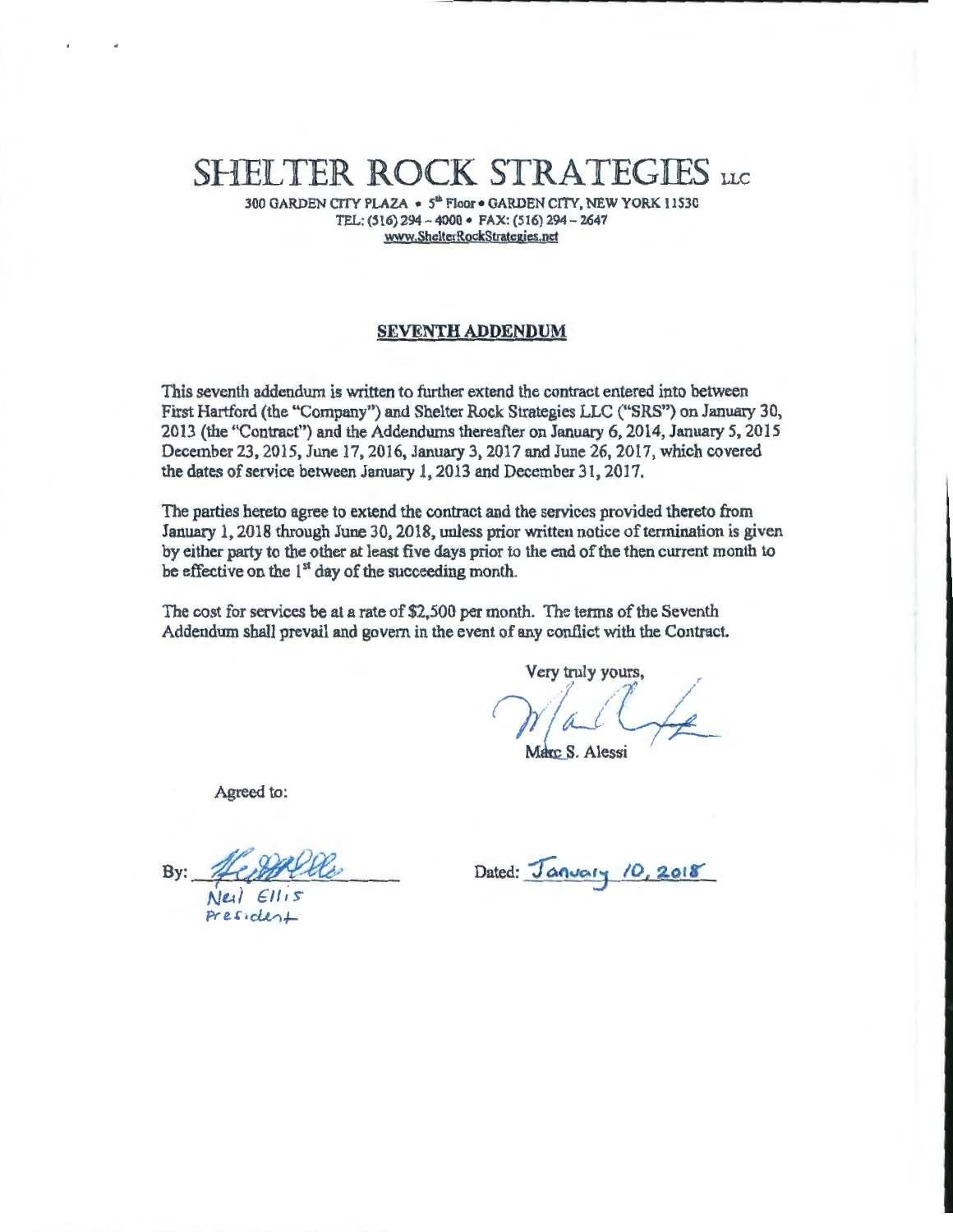## SHELTER ROCK STRATEGIES LLC

300 GARDEN CITY PLAZA · 5<sup>th</sup> Floor · GARDEN CITY. NEW YORK 11530 TEL: (516) 294 - 4000 • FAX: (516) 294-2647 www.ShelterRockStrategies.net

May 31.2016

Mr. Kenneth F. Mara, President American Security Technologies Inc. One Commercial A venue, Ste. 200 Garden City, NY 11530

Dear Mr. Mara:

.<br>.. .

American Security Technologies In

\_\_\_\_\_\_\_\_\_\_\_\_ ..........

This letter confirms the agreement between World Wide Sermity Systems (the "Company") and Shelter Rock Strategies. LLP ("SRS") to provide government relations and procurement lobbying services. SRS shall aide the Company in governmental matters affecting the Company and shall present the Company's position on such matters to the appropriate governmental agency or body as directed by the Company.

Some of the entities we anticipate meeting with on your behalf are:

- I. New York State Department of Education
- 2. New York City Department of Education
- 3. New York State Office of General Services
- 4. Local School Districts throughout Long Island and New York State
- 5. Local Municipalities throughout Long Island and New York State
- 6. Nassau County Executive's Office
- 7. Suffolk County Executive's Office
- 8. Suffolk BOCES
- 9. Nassau BOCES
- 10. Governor's Office
- 11. Federal, State, and Local Legislators

The term of this agreement shall commence on June 1, 2016 and continue on a month-to-month basis under the terms herein unless cancelled in writing by either party for any reason with 14 days advance notice.

In consideration for the services provided by SRS, the Company shall to pay SRS \$2,500 per month, due and payable on the  $I^{st}$  day of each month. The Company shall reimburse SRS for reasonable expenses incurred in connection with the provision of the services as set forth in this agreement including, but not limited to, expenses for travel, messenger. photocopying, telephone toll calls, postage and filing fees. We will bill you